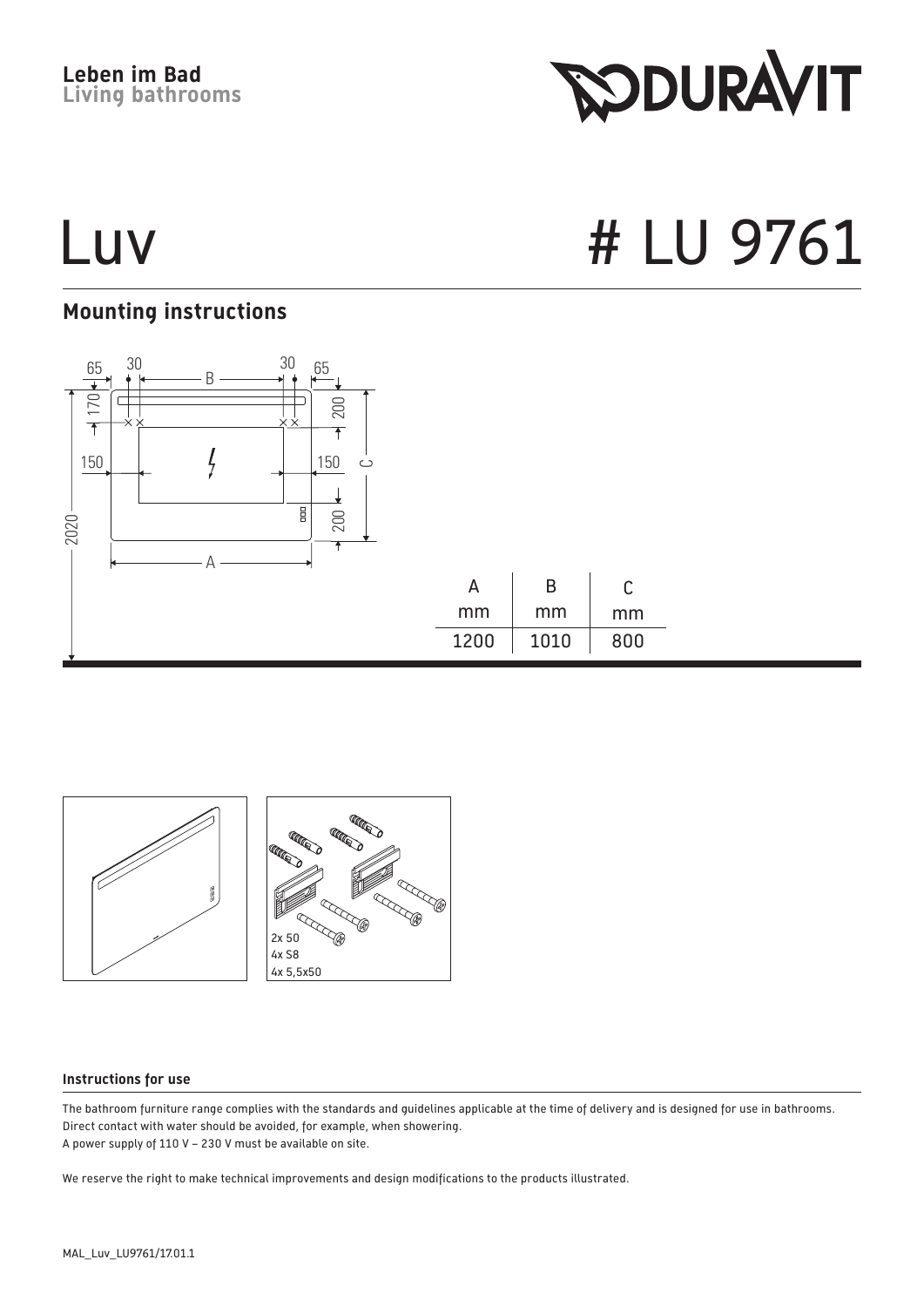## $\otimes$  $\Theta$



Duravit AG, Werderstr. 36, 78132 Hornberg, Germany, Phone +49 78 33 700, Fax +49 78 33 70 289, info@duravit.de, www.duravit.de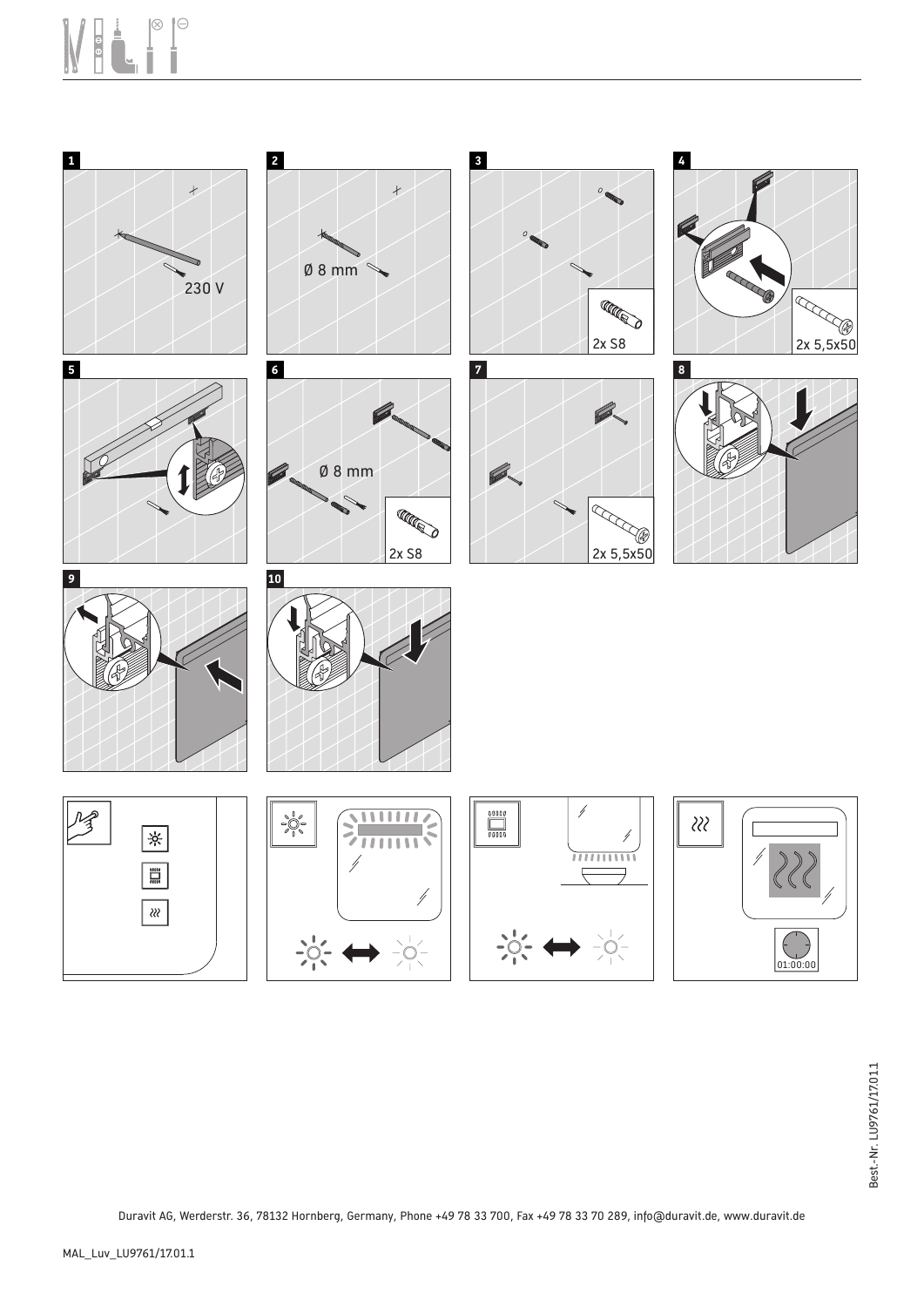

**Mounting instructions** for bathroom furniture with a power supply



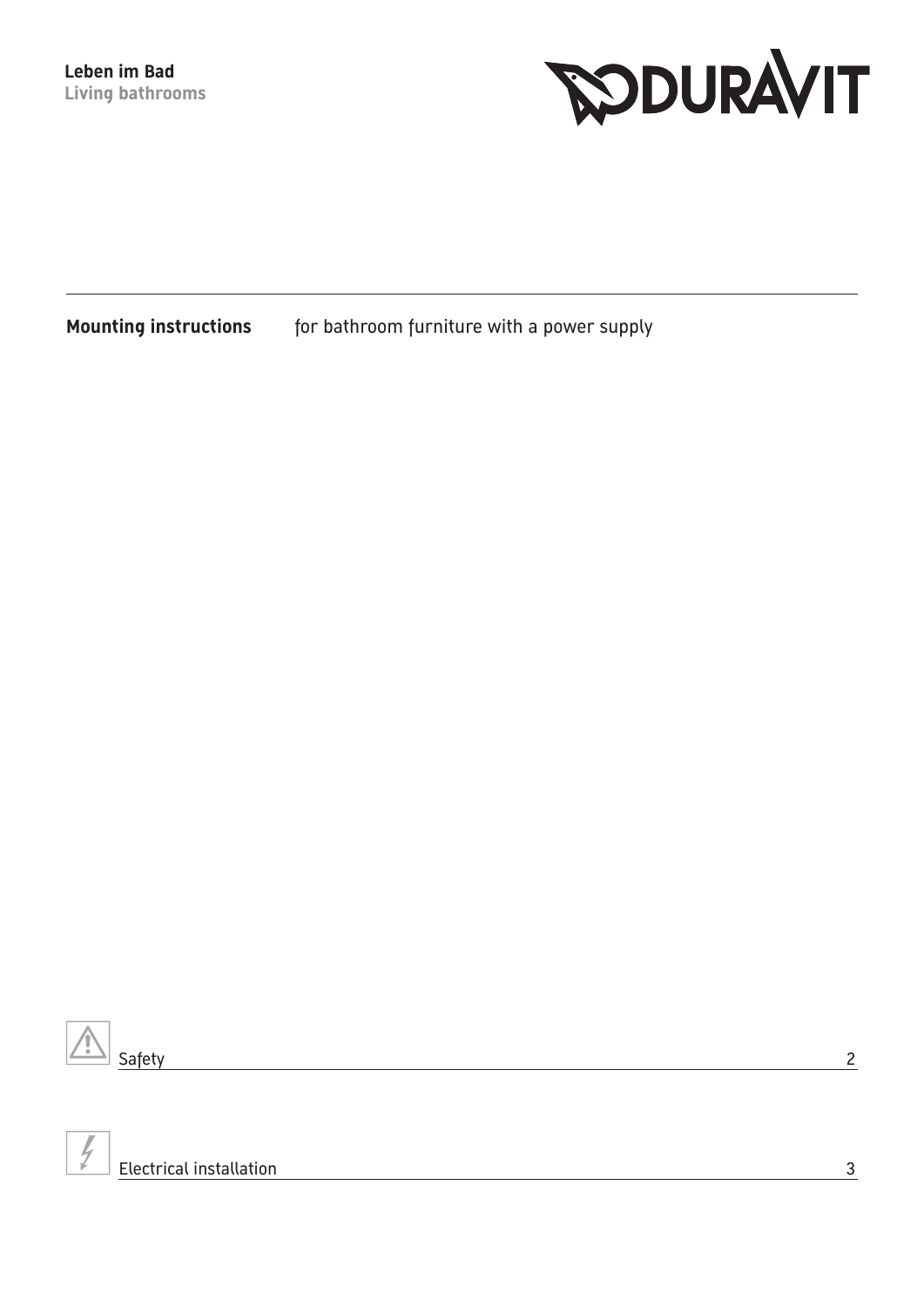



#### **Intended use**

The mounting instructions come as part of the Duravit product and are aimed at people who carry out the electrical installation for the product. You must read through the mounting instructions carefully and they must be available at all times.

### **Target readership and qualifications**

The electrical installation may only be carried out by qualified electricians.

### **Protection rating of Duravit products**

The protection rating of Duravit products with a power supply complies with the IP 44 standard as a minimum.

#### **Protection class of wall lights**

| <b>Protection class   Connecting cable</b> |
|--------------------------------------------|
| H05VV-F, 3x 1.5 mm <sup>2</sup>            |
| H03VV-F, 2x 0.75 mm <sup>2</sup>           |

#### **Standards and directives**

Duravit products comply with the CE marking directives:



#### **Icons and symbols**

| <b>Symbol</b> | Meaning         |
|---------------|-----------------|
|               | Action required |

### **Safety instructions**

#### **Danger to life**

Contact with electricity may lead to an electric shock.

- > Carry out the electrical installation in accordance with the national, European and international directives and standards.
- > Observe protection zones for wet rooms in accordance with country-specific standards, local regulations and low voltage guidelines.
- > Connect the electrics using a ground fault circuit interrupter (GFCI) in wet rooms or other specially equipped rooms.
- > Disconnect electrical components from the power supply before the installation.
- > Check that all components are de-energised.
- > Prevent the power supply from being switched on accidentally.

#### **Penetration of foreign bodies and water**

Foreign bodies or water in equipment lead to a short circuit that may cause damage to the product.

> Observe the protection zones for Duravit products.

#### **Protection zones**



- **A** A mirror cabinet with an IP 44 rating may protrude into zone 2.
- **B** A socket in a mirror cabinet must be mounted outside the zones.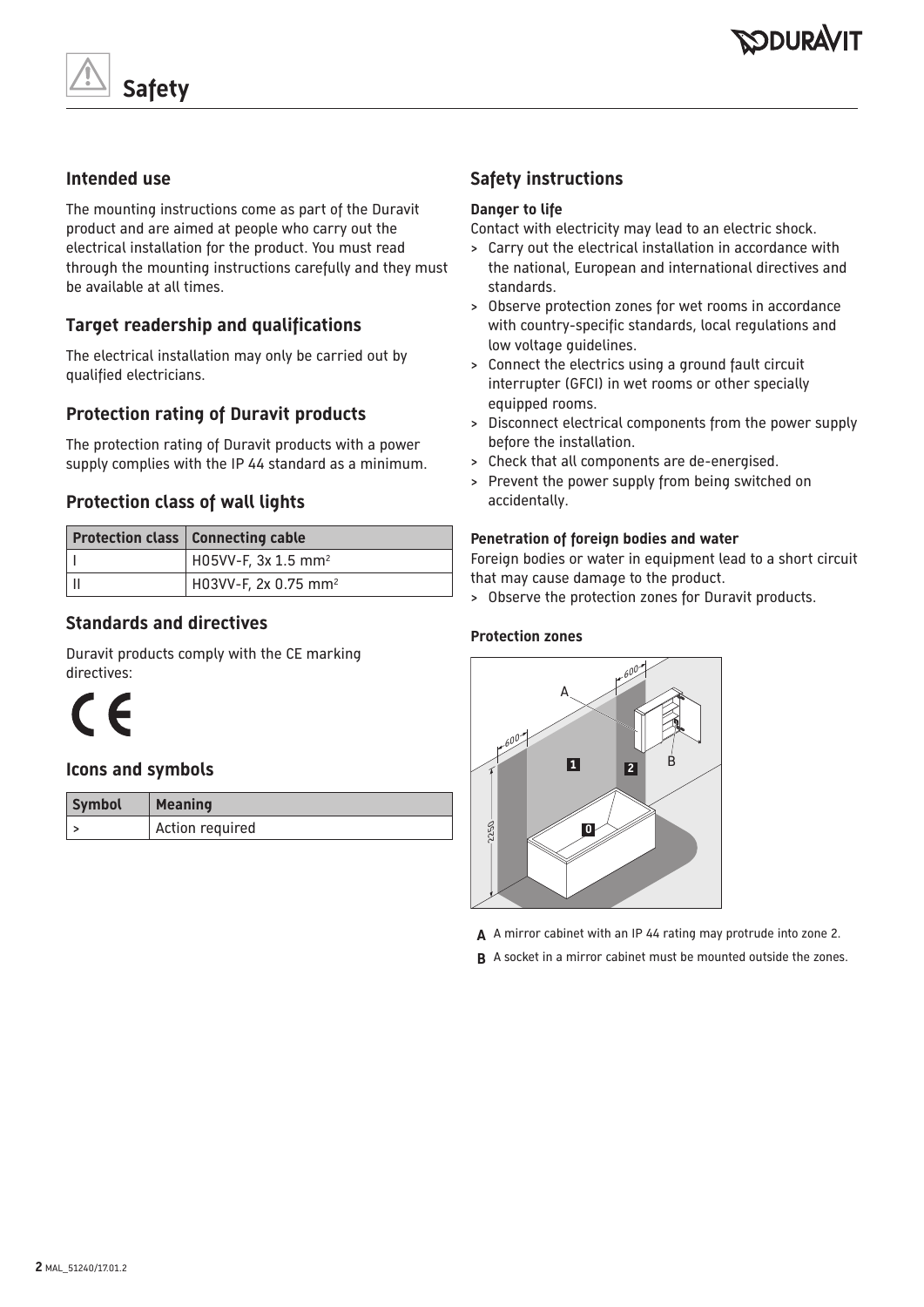## **Electrical installation for protection class I**

#### **Electrical connection Optional connection of an external button**



# $\circledcirc$  $\circledcirc$  $|\dot{\circ}$  $\circledcirc$  $\circledS$

## **Electrical installation for protection class II**



#### **Electrical connection Optional connection of an external button**